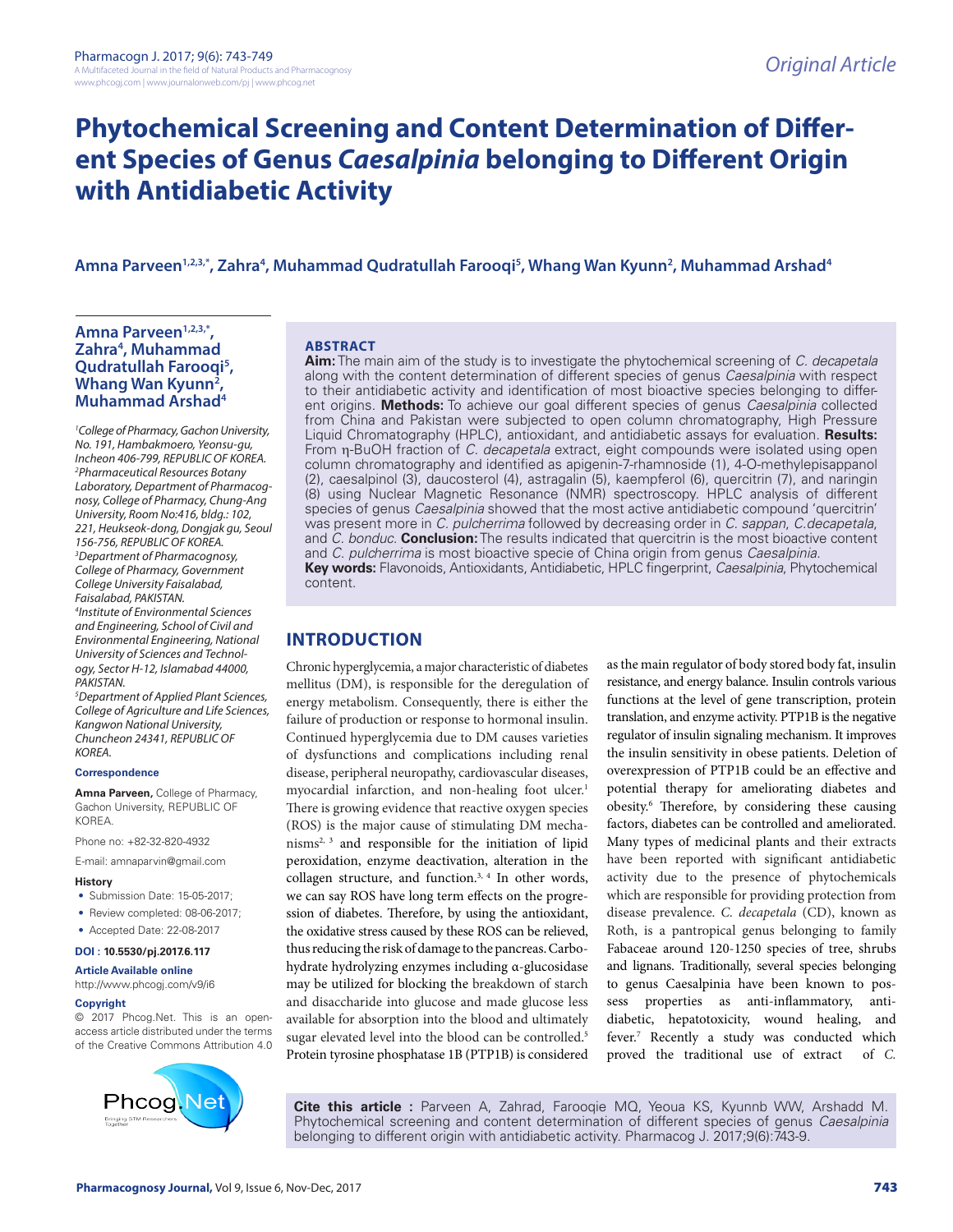decapetala against diabetes<sup>8</sup>, but no study was reported yet which identify the responsible phytochemicals playing role in diabetes prevention. Therefore, the current study was designed to investigate the phytochemical screening and content determination of different species of genus *Caesalpinia* belonging to different origins with respect to their antidiabetic activity and the identification of most bioactive specie.

# **MATERIAL AND METHODS**

#### Chemicals

Acetonitrile, Methanol (MeOH), Water, Formic acid HPLC-grade (Daejung, chemical, Korea), Hexane (Hx), Ethyl acetate(EA), Dichloromethane (DCM), and *n*-Butanol (*n*-BuOH) (Daejung, chemical, Korea), MeOH-d4 (Sigma-Aldrich, USA), Phosphoric acid HPLC-grade (Daejung, chemical, Korea), Dimethylsulfoxide (DMSO) (Sigma-Aldrich, USA), ascorbic acid (AA), dinitrosalicylic acid, trolox, Acarbose, pyragallol, sodium chloride, sodium phosphate mono basic, sodium phosphate dibasic, xanthine oxidase, nitro blue tetrazolium (NBT), ethylene diamine tetra acetic acid (EDTA), 2,2'-azino-bis(3-ethylbenzthiazoline-6-sulfonic acid) (ABTS), α-glucosidase, ρ-nitrophenylphosphate (ρNPP), DPPH (2,2-diphenyl-1-picrylhydrazyl), 4-nitrophenyl β-Dglucopyranoside (ρ-npg), ursolic acid, protein tyrosinase, and phosphatase 1B (Sigma-Aldrich, USA).

#### Plant collection

During the month of July 2013, *C. decapetala* leaves were collected for isolation of major compounds from Dir, Pakistan and identified by Professor Whang Wan Kyunn. Collections of samples for HPLC analysis were done from South China botanical garden, Guangzhou, Guangdong Province, China, GC University Lahore, and local market from Punjab, Pakistan. All plants specimens were submitted to the laboratory of pharmaceutical resources of the college of Pharmacy, Chung-Ang University, Seoul, South Korea.

#### Extraction and isolation of major components

Air dried 650 g of powdered leaves were extracted with 100% MeOH and dried under vacuum in a rotary evaporator, consequently, about 41 g dry extract was received. The methanolic extract was further partitioned with *n*-hexane (15 g), DCM (12 g), EA (10 g), *n*-BuOH) (6 g) and water (10 g) and dried in a rotary evaporator. To analyze the antioxidant property, DPPH assay was performed. Furthermore, thin layer chromatography (TLC) using the mobile phase (EA: GAA: FA: W; 100: 11: 11: 26) for the selection of fraction for further isolation. *n*-BuOH fraction was selected for further isolation. For isolation of compounds, *n*-BuOH extract (5 g) was chromatographed on the Sephadex column and eluted with 30% to 80% MeOH which provided 1-7 fractions based on TLC profile. Fractions *C. decapetala* butanol (CDB) 3, 4, 5, and 7 were further subjected to repeated Sephadex column and ODS column and eluted with MeOH-water (20 to 100%) gradient elution. Fraction CDB 3 was further eluted on ODS column using 40-60% MeOH and gave further 3 subfractions. Finally, CDB 3-2-2 contained compound 1 (23 mg). Fraction CBD4 was further eluted with 40 -60% MeOH on Sephadex column and obtained 3 subfractions. From subfraction CBD4-1, further sub-sub-fractions gave CBD4-1-1 (Compound **2**; 17 mg), CBD4-1-2 (compound **3**; 11 mg), CBD4-1-3 (compound **4**; 8 mg), and CBD4-1-4 (compound **8**; 6 mg) by using ODS column with 40-60% MeOH. From subfraction CBD5-4, compound **5** (40 mg) was obtained and from sub subfraction CDB5-4-2-8 compound **6** (15 mg) was obtained. Fraction CDB7 was eluted by 40-60 % MeOH on repeated Sephadex column which gave three subfractions. Subfraction CDB7-1 gave compound **7** (22 mg). For determination of structures of isolated compounds, samples

were dissolved in MeOH- $d_4$  (CD<sub>3</sub>OD) and then analyzed by <sup>1</sup>H-NMR and 13C-NMR.

# Development of fingerprint pattern by HPLC-UV of *C. decapetala* along with their quantitative and qualitative analysis

The powdered leaves (1 g) of different samples of *Caesalpinia* species were sonicated in 100 mL of MeOH for 30 min for pattern investigation by HPLC-UV. RP-C18 kromas-il column (250  $\times$  4.6, 5 µm) was used with different gradient of mobile phase (0.1% AA in water (solvent A) and MeOH (solvent B): 0 min, 95% A; 10 min, 85% A; 20 min, 70% A; 30 min, 50% A; 60 min, 95% A). The column was equilibrated with 85% A for 10 min before next injection with the flow rate of 1mL/min at a wavelength of 330 nm. The injected volume was 20 uL. The column temperature was kept at 25°C. Peak analysis and identification were done with standard compounds and retention time using HPLC chromatography equipped with UV detector and further comparative analysis of isolated compounds was investigated.

#### Antioxidant testing *DPPH assay*

The DPPH activity of the isolated compounds and extract of *Caesalpinia* species were investigated using the method prescribed.<sup>9</sup> In 96 well-plate 20 uL of the sample with different dose of concentrations (1000, 500, 250, 125 ug/mL) and isolated compounds (100, 75, 50, and 25 uM), 180 uL of the 0.1 mM solution was added and incubated for 30 min at 37°C. The absorbance was measured at 517 nm. Each observation was performed in triplicate. Ascorbic acid (AA) and trolox were considered as positive controls. Furthermore, inhibition percentage was calculated.

#### *Measurement of superoxide anion radical scavenging activity*

Superoxide anion radical scavenging activity of the isolated compounds and extracts of *Caesalpinia* species were investigated using the method reported earlier.<sup>9</sup> 160 uL of reaction mixture containing hypoxanthine 0.6 mM, NBT 0.2 mM, and EDTA 1Mm were prepared in phosphate buffer solution 50 mM containing pH 7.4 was added in 20 uL of test sample of different concentrations (200, 100, 50 and 25  $\mu$ M) followed by incubation at 37°C for 8 min and measurement was done at 590 nm. Allopurinol was used as positive control. All observations were measured in triplicate. Percentage inhibition was calculated.

#### *ABTS radical scavenging activity*

ABTS activity of the isolated compounds and extract of *Caesalpinia* species were investigated in accordance with the method prescribed.<sup>9</sup> Stock solution containing 7.4 mM of ABTS and 2.6 mM of potassium per sulfate was prepared and kept for one day in the dark. Later, the dilution of the stock solution was done using the MeOH until the absorbance came within the range of 0.8 -1.2 at 732 nm. To 50 uL of sample solution of different doses (250, 125,100 and 50  $\mu$ M), 950  $\mu$ L of ABTS was added. Absorbance was measured at 732 nm using a spectrophotometer. AA and trolox were used as positive control while MeOH was used as negative control. All observations were measured in triplicate. Percentage inhibition was calculated from the observations.

#### *α-glucosidase assay*

UV spectrophotometer was used to investigate the enzyme inhibition. The reaction mixture was prepared using 20 μL of potassium phosphate buffer 100 mM (Ph 6.8) and 20 μL of ρ-npg 2.5 mM. Add 40 μL of the reaction mixture to 20 μL of sample with different concentrations (100 μM, 50 μM, 25 μM and 12.5 μM) in 96 well-plate. After that 20 μL 0.2 U/mL α-glucosidase was added and incubated for 15 min at 37°C. To terminate the reaction, then 80 μL of sodium carbonate 0.2 mM was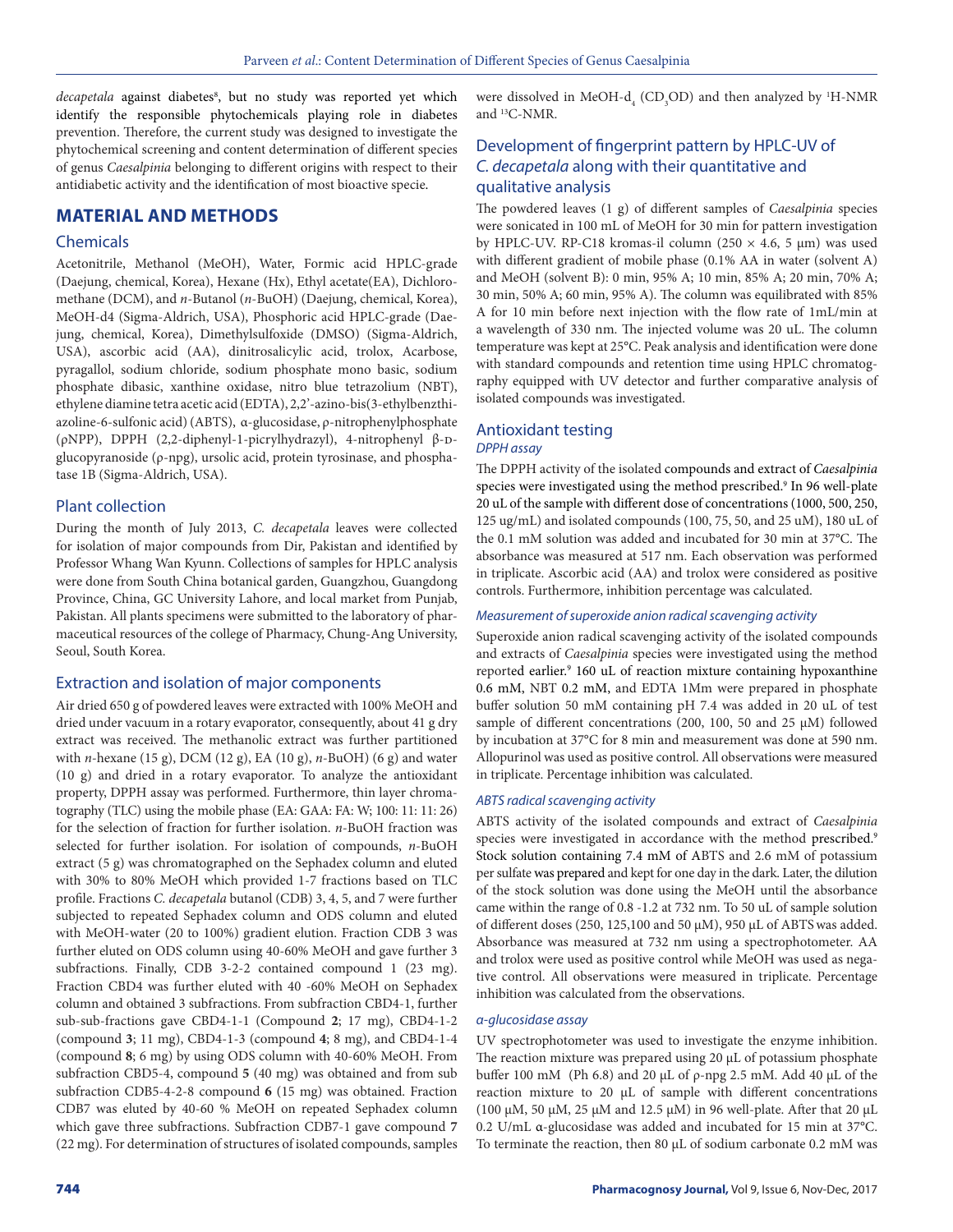added and absorbance was measured at 405 nm. Acarbose (100 μM, 50 μM, 25 μM and 12.5 μM) was used as a positive standard. The buffer solution was used as a control. The inhibition percentage was calculated with following formula  $[(A_c - A_s)/A_c] \times 100$  %.  $A_c$  represents the absorbance of control and  $A_s$  represents the absorbance of sample.<sup>10</sup>

#### *PTP1B inhibitory assay*

To investigate the PTP1B inhibitory activity, to each 96 well-plate 50 μL of reaction mixture containing PTP1B in a buffer composite of citrate buffer 50mM with pH 6, NaCl 0.1 mM, EDTA 1 mM, and DTT 1mM with or without samples of different concentrations (100 μM, 50 μM, 25 μM and 12.5 μM) and pre-incubation was done for 10 min at 37°C. After that, 50 μL was added and again incubated for 30 min at 37°C. After that 10μL of 10 M NaOH was added to stop the reaction. The absorbance was measured at 405 nm. Ursolic acid was used as positive control. The inhibition percentage was calculated with following formula  $[(A_c - A_s)/$  $[A_c] \times 100$  %.  $A_c$  represents the absorbance of control and  $A_s$  represents the absorbance of the sample.10





#### Statistical analysis

Data was presented as the mean ± standard deviation (S.D). Data was analyzed using one-way ANOVA and level of significance were measured at  $P < 0.05$ .

# **RESULTS AND DISCUSSION**

## Phytochemical composition of *C. decapetala* leaf extract

The results of DPPH activity showed that all partitions have significant activity. At the dose of 100 μg, ethyl acetate and *n*-BuOH showed the maximum inhibition percentage i.e., 78.56% and 88.50 % respectively. Furthermore, TLC analysis showed the presence of more compounds so n-BuOH were selected for further isolation. After repeated open column chromatography using Sephadex and ODS column, eight compounds isolated were further identified by NMR spectroscopy and their molecular structures are presented in Figure 1 (a). Among the isolated compounds, 5 are flavonoids and 1 is benzoxecin derivative, 1 is phytosterol like compound and last one is sappanol compound. The chemical structure of the isolated compounds was displayed in Figure 1 (a).

**1: Apigenin-7-rhamnoside: <sup>1</sup>H-NMR (600 MHz, DMSO-d<sub>6</sub>) δ ppm.** Ring A: 7.85 (d, 2H, J = 8.1, H-2' and H-6'); 6.88 (d, 2H, J = 8.1, H-3' and H-5'); Ring B; 6.78 (s, 1H, H-8); 6.73 (s, 1H, H-6); 6.32 (s, 1H, H-3); 5.11 (s, 1H, H-1"); 4.46 (s, H-2"); 3.34-3.71 (m, H-3",H-4",H-5"); 1.18 (3H, H-6<sup>")</sup> <sup>13</sup>**C-NMR** (150 MHz, DMSO-d<sub>6</sub>) δ ppm: 182.3 (C-4, C=O), 164.68 (C-2), 162.94 (C-4''), 162.05 (C-4'), 161.43 (C-5), 157 (C-8), 128.8 (C-2',6'), 121.09 (C-1'), 116.41 (C-3' and C-5'), 105.79 (C-3), 18.50 (C-3'',  $C$ -CH<sub>3</sub>).

**2: 4-O-Methyl episappanol: <sup>1</sup>H-NMR (600MHz, CD<sub>3</sub>OD) δ ppm: Ring** A: 7.82 (d, 1H, J = 7.44, H-6'); 6.85 (d, 1H, J = 7.44, H-5'); 6.75 (s, 1H, H-2'); Ring B; 6.75 (s, 2H, H-7); 6.34 (s, 1H, H-6); 5.00 (d, 1H, J = 6.96, H-5); 3.13 (s, 4-OCH<sub>3</sub>) and <sup>13</sup>**C-NMR** according to literature.<sup>11</sup>

**3: Caesalpinol: <sup>1</sup>H-NMR (600 MHz, CD<sub>3</sub>OD) δ ppm:** 7.03 (dd, 2H,  $J = 8.58, 1.9$  H-6' and 2'); 6.94 (d, 1H,  $J = 2.2$ , H-10); 6.82 (dd, 2H,  $J = 8.58, 1.8, H-5'$  and  $H-3'$ ); 6.66 (d, 1H,  $J = 2.4, H-8$ ); 6.33 (s, 1H, H-7);  $5.4$  (d, 1H, J = 6.9, H-2); 3.72 (s, OCH3, H-14); 1.21 (s, H-6);  $\delta$  1.07 (m, H-5) and **13C-NMR** according to literature.12

**4: Daucosterol: <sup>1</sup>H-NMR (600 MHz, CD<sub>3</sub>OD) δ ppm: 5.33 (m, 1H,** H-6); 3.59-3.66 (sugar moiety); 2.03 (m, 1H, H-12a), 2.01 (m, 1H, H-8); 0.93 (m, 1H, H-2a); 1.40 (m, 1H, H-11a); 1.28 (m, 1H, H-28); 1.18 (m, 1H, H-23); 1.17 (m, 1H, H-12b); 1.16 (m, 1H, H-17); 0.92 (m, 1H, H-9); 0.91 (m, 1H, H-21); 0.89 (m, 1H, H-26); 0.88 (m, 1H, H-24); 0.87 (m, 1H, H-29); 0.86 (m, 1H, H-27); 0.85 (m, 1H, H-18) and **13C-NMR**  according to literature.<sup>13</sup>

**5: Astragalin: <sup>1</sup>H-NMR (600 MHz, CD<sub>3</sub>OD**) δ ppm. 7.93 (d, 2H, J = 8.8, H-2' and H-6'); 6.7 (d, 2H, J = 8.82, H-3' and H-5'); 6.79 (s, 1H, H-8); 6.78 (s, 1H, H-6); 5.48 (d, J = 6.12, H-1''); 3.63-3.75 (m, 6H) and **13C-NMR** according to literature.14

**6: 6-hydroxy kaempferol: 'H-NMR (600 MHz,**  $CD_3OD$ **)**  $\delta$  **ppm: Ring A:** 7.87 (d, 2H, J = 8.6, H-2' and H-6'); 6.94 (d, 2H, J = 8.7, H-3' and H-5'); Ring B; 6.60 (s, 1H, H-8). <sup>13</sup>**C-NMR** (150 MHz, CD<sub>3</sub>0D) δ ppm: 182.3 (C-4, C=O), 165 (C-7), 161.4 (C-5), 162.05 (C-4'), 161.43 (C-5), 128.3 (C-2',6'), 122(C-1'), 115.63 (C-3' and C-5'), 102.5(C-3).

**7: Quercitrin: <sup>1</sup>H-NMR (600 MHz, CD<sub>3</sub>OD) δ ppm: Ring A: 7.9 (d, 1H,**  $J = 7.9, H-5$ '); 7.4 (dd, 1H,  $J = 8.4, 2.16, H-6$ '); 6.85 (d, 1H,  $J=2.16, H-2'$ ) Ring B: 6.37 (d, 1H, J = 2.16, H-8); 6.18 (d, 1H, J = 2.16, H-6); 5.31 (d, 1H, H-1''); 3.46-3.6(m), δ 1.2 (S, 3H) and **13C-NMR** according to literature.15

**8: Naringin:** <sup>1</sup>**1H-NMR (600 MHz, CD<sub>3</sub>OD) δ ppm:** Ring A: 7.88 (d, 2H,  $J = 7.9, H-2, 6$ ); 6.94 (d, 2H, J = 7.8, H-3', 5'); Ring B: 6.59 (s, 2H, H-6,8); 5.17 (Glc-1''); 5.13 (Rha-1''') and **13C-NMR** according to literature.16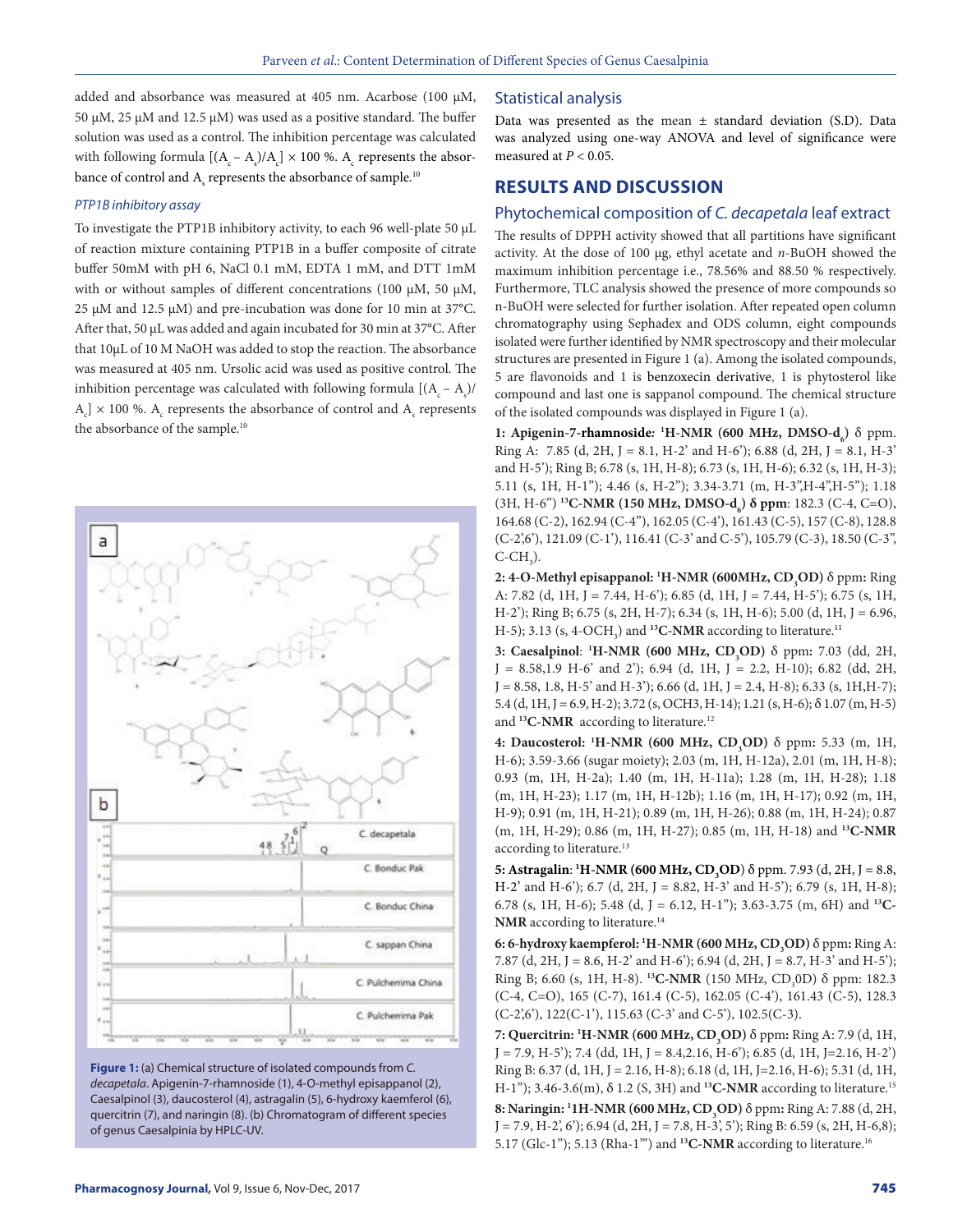| Contents in dry leaves (mg/g) and retention time (min) Means $\pm$ SD |                |                |                |                |                |                |                |                  |
|-----------------------------------------------------------------------|----------------|----------------|----------------|----------------|----------------|----------------|----------------|------------------|
| <b>Sample Name</b>                                                    |                | $\overline{2}$ | 4              | 5              | 6              | $\overline{7}$ | 8              | Quercetin (Q)    |
| Retention time (min)                                                  | 37.38          | 38.26          | 31.08          | 35.32          | 37.56          | 37.10          | 32.43          | 42.22            |
| C. decapetala Pak                                                     | $6.16 \pm 0.1$ | $9.65 \pm 0.0$ | $2.6 \pm 0.1$  | $1.41 \pm 0.1$ | $2.0 \pm 0.0$  | $8.07 \pm 0.2$ | $6.64 \pm 0.1$ | $0.03 \pm 0.05$  |
| C. bonduc Pak                                                         | $0.24 \pm 0.0$ | $14.0 \pm 0.3$ | $0.6 \pm 0.2$  | $0.37 \pm 0.0$ | $0.06 \pm 0.0$ | $2.27 \pm 0.0$ | $0.43 \pm 0.4$ | $0.33 \pm 0.01$  |
| C. bonduc China 1                                                     | $0.08 \pm 0.0$ | $4.67 \pm 0.0$ | $0.5 \pm 0.0$  | $0.11 \pm 0.0$ |                | $1.26 \pm 0.0$ | $0.86 \pm 0.0$ | $0.08 \pm 0.00$  |
| C. bonduc China 2                                                     | $1.68 \pm 0.0$ | $28.2 \pm 0.0$ | $0.6 \pm 0.0$  | $0.10 \pm 0.0$ | $0.06 \pm 0.0$ | $3.75 \pm 0.0$ | $0.50 \pm 0.0$ | $0.07 \pm 0.003$ |
| C. bonduc China 3                                                     | $4.85 \pm 0.0$ | $24.1 \pm 0.2$ | $5.4 \pm 0.0$  | $0.19 \pm 0.0$ | $0.20 \pm 0.0$ | $0.92 \pm 0.0$ | $2.16 \pm 0.0$ | $0.02 \pm 0.00$  |
| C. sappan China 1                                                     | $33.5 \pm 0.0$ | $1.04 \pm 0.0$ | $2.59 \pm 0.0$ | $42.2 \pm 0.0$ | $0.36 \pm 0.0$ | $3.05 \pm 0.0$ | $6.17 \pm 0.0$ | $0.15 \pm 0.00$  |
| C. pulcherrima Pak 1                                                  | $0.21 \pm 0.0$ | $1.05 \pm 0.0$ | $0.1 \pm 0.0$  | $1.62 \pm 0.0$ |                | $0.28 \pm 0.0$ | $0.27 \pm 0.0$ | $0.03 \pm 0.00$  |
| C. pulcherrima Pak 2                                                  | $0.22 \pm 0.0$ | $0.08 \pm 0.0$ |                | $0.12 \pm 0.0$ | $0.03 \pm 0.0$ | $0.47 \pm 0.0$ |                |                  |
| C. pulcherrima Pak 3                                                  | $0.53 \pm 0.0$ | $0.52 \pm 0.0$ |                | $0.08 \pm 0.0$ | $0.03 \pm 0.0$ | $1.09 \pm 0.0$ |                |                  |
| C. pulcherrima Pak 4                                                  | $4.15 \pm 0.0$ | $1.59 \pm 0.0$ | $0.38 \pm 0.0$ | $0.87 \pm 0.0$ | $0.10 \pm 0.0$ | $23.9 \pm 0.0$ | $2.33 \pm 0.0$ | $0.03 \pm 0.00$  |
| C. pulcherrima China 1                                                | $3.94 \pm 0.0$ | $17.9 \pm 0.0$ | $0.10 \pm 0.0$ | $0.14 \pm 0.0$ | $0.87 \pm 0.0$ | $46.3 \pm 0.0$ | $8.8 \pm 0.00$ | $0.15 \pm 0.00$  |
| C. pulcherrima China 2                                                | $2.07 \pm 0.0$ | $3.09 \pm 0.0$ | $0.25 \pm 0.0$ | $0.17 \pm 0.0$ | $2.00 \pm 0.0$ | $26.2 \pm 0.0$ | $0.10 \pm 0.0$ | $0.01 \pm 0.00$  |
| C. pulcherrima China 3                                                | $7.70 \pm 0.0$ | $15.9 \pm 0.0$ | $0.13 \pm 0.0$ | $0.21 \pm 0.0$ | $1.19 \pm 0.0$ | $69.1 \pm 0.0$ | $8.47 \pm 0.0$ | $0.14 \pm 0.00$  |





**Figure 2:** (a) Alpha-glucosidase activity of isolated compounds from C. decapetala. Values are expressed in mean  $\pm$  S.D (\*\* p value < 0.02, \* < 0.05, n=3). Apigenin-7-rhamnoside (1), 4-O-methyl episappanol (2), Caesalpinol (3), daucosterol (4), astragalin (5), 6-hydroxy kaempferol (6), quercitrin (7), naringin (8), and acarbose was used as standard. (b) PTP1B inhibition activity of isolated compounds from C. decapetala. Values are expressed in mean  $\pm$  S.D (\*\* p value < 0.01, \* < 0.05, n=3). 4-O-methyl episappanol (2), and Ursolic acid was used as standard.



**Figure 3:** Antioxidant activity of different species of *C. decapetala*. Values are expressed in mean  $\pm$  S.D (\*\* p value < 0.01, \* < 0.05, n=3).

Chromatogram of the standards along with the four-species collected from China and Pakistan eluted by HPLC-UV as represented in Figure 1 (b) and comparative analysis as mentioned in Table 1. All compounds are present in *C. decapetala* which were identified by matching with their retention time in the extract. Furthermore, variations in the content analysis has been found in other species of *Caesalpinia*. The data showed that highest peak of compound 2 (4-O-methyl episappanol) is found in *C. decapetala* and *C. bonduc*. The highest amount of compound 5 (astragalin) is found in *C. sappan* while *Caesalpinia pulcherrima* contains highest amount of compound 7 (quercitrin).

Some of these compounds are identified for the first time in *C. decapetala* and other species along with their HPLC chromatogram. Therefore, the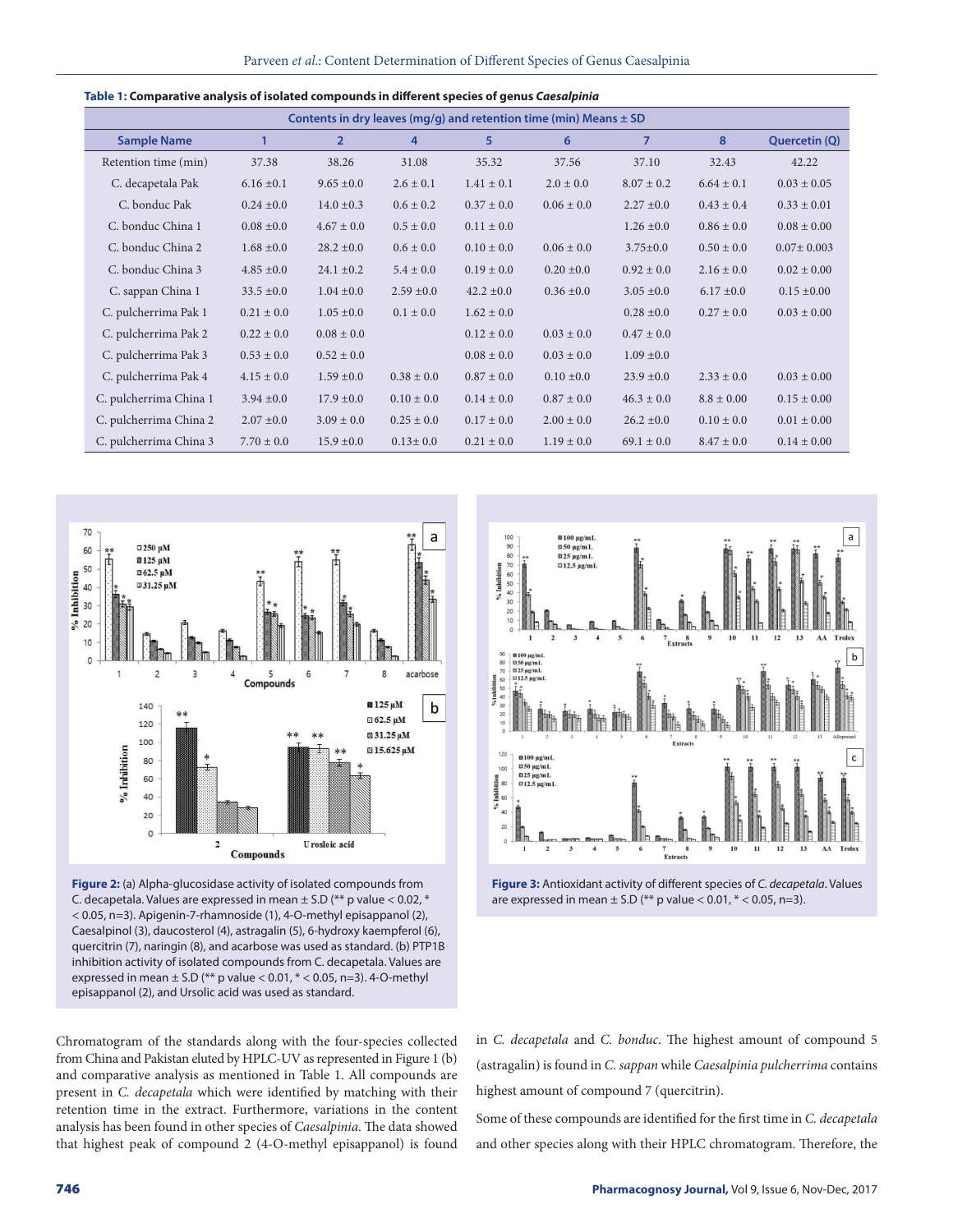isolated compounds from *C. decapetala* along with the other species of *Caesalpinia* were further selected for their antioxidant activity.

#### Antioxidant capacity

Active oxygen and free radical role in the progression of certain diseases in human such as ageing of skin and atherosclerosis has been well established. In this study, three free radicals such as DPPH radical, ABTS radical and superoxide anion radical were utilized to check the activities of the extracts and major isolated components from the leaves of *C. decapetala*. Table 2 and Figure 2 (a) presented the DPPH activity of isolated compounds and extracts of different species. Among the extract of different species, *C. pulcherrima* collected from China and Pakistan showed the best activity as compared to others in descending order, *C.sappan* > *C. decapetala* > *C. Bonduc*. Among all the isolated compounds, quercitrin exhibited the significant inhibition of DPPH in dose-dependent way. The IC<sub>50</sub> value of quercitrin is as follows  $48.94 \pm 0.17 \mu M$ . Quercitrin showed the higher DPPH value than trolox but less than AA, positive controls.

In the measurement of superoxide anion radical scavenging activity of isolated compounds, hypoxanthine-xanthine oxidase system as a source of superoxide radical was used. The superoxide anion radical scavenging activity of isolated compounds and extracts are mentioned in Table 2 and Figure 2 (b). According to condition employed, *C. Pulcherrima* collected from botanical garden in China and Pakistan exhibited the significant antioxidant activity as compared to others followed by, in decreasing order, *C.sappan* > *C. decapetala* > *C. Bonduc* while among the isolated compounds from *C. Decapetala*, quercitrin showed the significant inhibition activity  $93.39 \pm 1.86$  μM in comparison with the other compounds but less activity than standard, allopurinol,  $92.54 \pm 0.69 \mu M$ .

ABTS radical scavenging activity of the major isolated compounds and extracts as shown in Table 2 and Figures 2 (c). According to condition employed in the assay, among the extracts of different species of *Caesalpinia* collected from different areas, samples of *C. pulcherrima* showed the best activity as compared to others followed by, in decreasing order, *C.sappan* > *C. decapetala* > *C. Bonduc*. Among the isolated compounds, only the quercitrin showed the potent inhibition activity as  $60.42 \pm 0.007 \mu M$ . But the  $IC_{50}$  value was less than the standard control, AA and trolox.

#### α-glucosidase inhibiting capacity

In the measurement of the α-glucosidase inhibitory activity of isolated compounds, glucosidase enzyme was used. The inhibitory activity of the compounds isolated from *C. decapetala* as mentioned in Table 2 and Figure 3 (a). According to condition employed, compounds 1, 5, 6, and 7 exhibited significant activity against α-glucosidase enzyme with  $IC_{50}$ 213.4 ± 1.0 μM, 311.8 ± 0.00 μM, 231.6 ± 8.7 μM, and 223.0 ± 0.32 μM respectively in comparison with the positive standard acarbose,  $(IC_{50};$  $127.9 \pm 2.0 \,\mu\text{M}$ ).

### PTP1B inhibiting capacity

In the measurement of the PTP1B inhibitory activity of isolated compounds, PTP1B was used. The inhibitory activity of the compounds isolated from *C. decapetala* is mentioned in Table 2 and Figure 3 (b). According to condition employed, only compound 2 showed the significant inhibitory activity with IC<sub>50</sub> (43.4 ± 1.7 µM), while others did not show any activity against this enzyme in comparison with the positive control, an Ursolic acid having  $IC_{50}$  0.8  $\pm$  1.4 μM.

There are many factors which are responsible for the cause of DM such as oxidative stress and enzyme inhibition.<sup>2</sup> By finding the natural resources and identification of the responsible compounds, new invention can be made for the treatment of this disease.3 Genus *Caesalpinia* has been used for a very long time for the treatment of diabetes<sup>17</sup> but it was yet to be identified that which active agents are responsible for the cure of diabetes and by which mechanism the bioactive constituents showed activity against DM.

One of the main reasons of DM is related to the damage of pancreatic β-cells.18 This damaged is stimulated by the presence of excess amount of free radicals which results in excessive oxidative stress.19 To determine the antioxidant ability of the isolated compounds from *C. decapetala*  along with extract of different species of genus *Caesalpinia*, we resorted three radical scavenging assay including DPPH assay, ABTS assay, and superoxide radical scavenging assay. Among the isolated compounds, only the quercitrin showed the significant inhibition against DPPH, ABTS assay, and superoxide radical assays. But in the case of extracts of different species of genus *Caesalpinia* exhibited different pattern against oxidant activity. We observed from our experiments that antioxidant activity against all used assays showed the similar pattern of inhibitory

|  |  |  |  | Table 2: IC <sub><sub>so</sub> values of bioassays of isolated compounds from <i>C. decapetala</i></sub> |  |  |
|--|--|--|--|----------------------------------------------------------------------------------------------------------|--|--|
|--|--|--|--|----------------------------------------------------------------------------------------------------------|--|--|

| $IC_{\epsilon_0}$ (nM) |                   |                   |                  |                     |                |  |  |  |  |
|------------------------|-------------------|-------------------|------------------|---------------------|----------------|--|--|--|--|
| <b>Compound name</b>   | <b>DPPH</b> assay | <b>ABTS assay</b> | Superoxide assay | a-glucosidase assay | PTP1B assay    |  |  |  |  |
| Apigenin-7- rhamnoside | >500              | >500              | >500             | $213.4 \pm 1.0$     | Nd             |  |  |  |  |
| 4-O-Methyl episappanol | >500              | >500              | $347.4 + 2.1$    | $952.5 \pm 0.7$     | $43.4 \pm 1.7$ |  |  |  |  |
| Caesalpinol            | >500              | >500              | $357.6 + 1.2$    | $685.3 \pm 0.2$     | Nd             |  |  |  |  |
| Daucosterol            | >500              | >500              | $298.4 + 1$      | $758.8 \pm 10.3$    | Nd             |  |  |  |  |
| Astragalin             | >500              | >500              | $297.1 \pm 0.9$  | $311.8 \pm 0.00$    | Nd             |  |  |  |  |
| 6-hydroxy kaempferol   | >500              | >500              | $288.4 + 3$      | $231.6 \pm 8.7$     | Nd             |  |  |  |  |
| Quercitrin             | $60.4 \pm 0.9$    | $87.5 + 1.2$      | $64.0 \pm 1.3$   | $223.0 \pm 0.3$     | Nd             |  |  |  |  |
| Naringin               | >500              | >500              | $296.5 + 2$      | $758.8 \pm 10.3$    | Nd             |  |  |  |  |
| Ascorbic acid          | $51.7 \pm 0.1$    | $82.9 + 2$        | N <sub>t</sub>   | N <sub>t</sub>      | Nt             |  |  |  |  |
| Trolox                 | $59.4 + 0.9$      | $96.2 + 1.5$      | N <sub>t</sub>   | N <sub>t</sub>      | N <sub>t</sub> |  |  |  |  |
| Allopurinol            | N <sub>t</sub>    | N <sub>t</sub>    | $92.5 + 2.3$     | Nt                  | Nt             |  |  |  |  |
| Acarbose               | Nt                | N <sub>t</sub>    | Nt               | $127.9 \pm 2.0$     | Nt             |  |  |  |  |
| Ursolic acid           | N <sub>t</sub>    | N <sub>t</sub>    | Nt               | N <sub>t</sub>      | $0.8 \pm 1.4$  |  |  |  |  |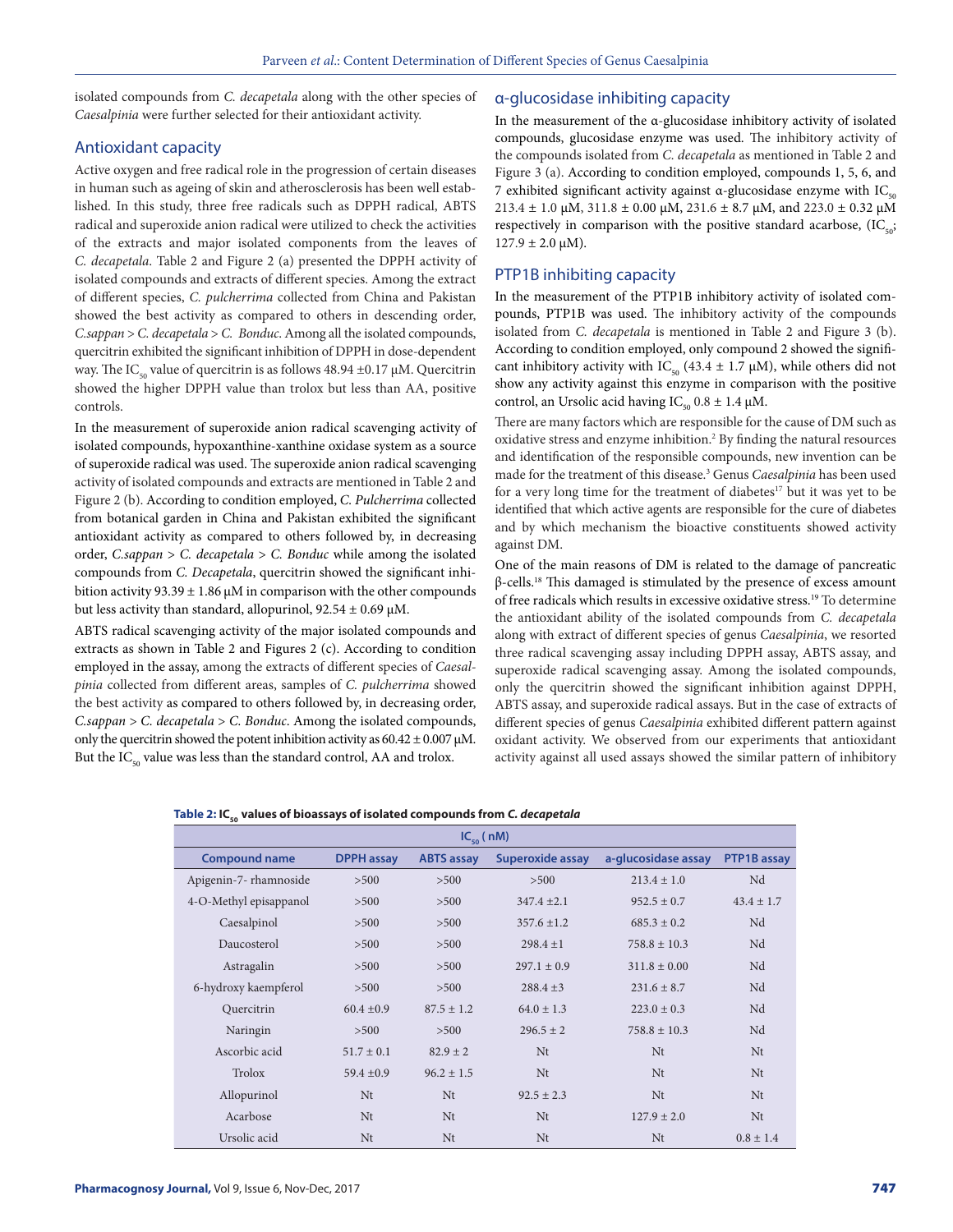activity in a dose-dependent manner and a decrease in following order *C. Pulcherrima > C.sappan* > *C. decapetala* > *C. Bonduc.* Quantitative and qualitative analysis showed that quercitrin is present in decreasing order as *C. Pulcherrima > C.sappan* > *C. decapetala* > *C. Bonduc.* The property and popularity of the medicinal plants are due to the presence of their more bioactive compounds. As the results exhibited that quercitrin is a most bioactive component in genus *Caesalpinia* as an antioxidant. Our findings revealed that antioxidant property of *C. Pulcherrima* is due to the presence of quercitrin.

In our investigation in searching for the potential glucosidase inhibitor, all the isolated compounds from *C. decapetala* were tested against glucosidase inhibition and flavonoids derivatives showed good results. The flavonoid compounds isolated from *C. decapetala* showed activity at the dose of 250 μΜ in decreasing order: apignin-7-rhmanoside > quercitrin > 6-hydroxy-kaempferol > astragalin > naringin. Previous studies on flavonoid potency showed that in the α-glucosidase activity, the structure of flavonoid plays a very important role.<sup>20</sup> The A, B, and C rings of flavonoids are related to the activity. The linkage of B-ring at position 3, 2,3-double bond, and hydroxylation at position 5 play a critical role and enhance its activity. Literature related to the α-glucosidase activity of flavonoids proves that the inhibitory activity increase with the increase in hydroxyl group on the B ring. But hydroxylation at position 3 on the C ring is unfavorable to inhibitory activity.20-23 Due to the presence of high amount of quercitrin in *Caesalpinia pulcherrima*, we can suggest that this species is more valuable against α-glucosidase activity for the treatment of DM. In the determination of PTP1B activity of isolated compounds from *C. decapetala,* the results showed that only compound 2 showed the significant activity in a dose-dependent manner. Therefore, we can suggest that genus *Caesalpinia* has a potential source of antidiabetic agents which can treat the DM in multiple ways. Future studies may be helpful to explore detailed mechanism of these bioactive constituents in animal models.

# **CONCLUSION**

The present study reveals that quercitrin is the lead bioactive compound and *C. pulcherrima* is the most bioactive specie of genus *Caesalpinia*. In conclusion, the biological activities of the extracts of different species of genus *Caesalpinia* and their bioactive compounds that we have studied were in the alignment with their ethnopharmacological uses. We have explored the phytochemical composition of *C. decapetala* for the first time and proved its traditional use against diabetes with scientific evidence along with the content determination among different species of genus *Caesalpinia* belonging to different origins. Consequently, extract of *Caesalpinia pulcherrima* can be commercialized as a source of antidiabetic agents Furthermore, in-vivo study may help to explore the detailed mechanism about antidiabetic effect of *Caesalpinia pulcherrima*.

# **ACKNOWLEDGEMENT**

Nil

# **CONFLICT OF INTEREST**

Authors have no conflict of interest to report.

### **ABBREVIATIONS USED**

**ANOVA:** A one-way analysis of variance; **ABTS:** 2,2'-azino-bis (3-ethylbenzthiazoline-6-sulfonic acid)**; BuOH:** Butanol; **DM:** Diabetes mellitus; **DPPH:** (2,2-diphenyl-1-picrylhydrazyl); **HPLC:** High Pressure Liquid Chromatography; **MeOH:** Methanol; **NMR:** Nuclear Magnetic Resonance; **PTP1B:** Protein tyrosine phosphatase 1B; **ROS:** Reactive Oxygen Species; **TLC:** Thin Layer Chromatography.

# **REFERENCES**

- 1. Zhang P, Zhang X, Brown J, *et al*. Global healthcare expenditure on diabetes for 2010 and 2030. *Diabetes Res. Clin. Pract.* 2010;87:293-301.
- 2. Giacco F, Brownlee M. Oxidative stress and diabetic complications. *Circul. Res.* 2010;107:1058-1070.
- 3. Parveen A, Akash MSH, Rehman K, Kyunn WW. Recent Investigations for Discovery of Natural Antioxidants: A Comprehensive Review. *Critical Reviews™ in Eukaryotic Gene Expression.* 2016;26.
- 4. Brownlee M. Biochemistry and molecular cell biology of diabetic complications. *Nature.* 2001;414:813-820.
- 5. Naquvi KJ, Ahamad J, Mir SR, Ali M, Shuaib M. Review on role of natural î 'lpha-glucosidase inhibitors for management of diabetes mellitus. *International Journal of Biomedical Research.* 2011;2:374-380.
- 6. Delibegovic M, Mody N. Protein tyrosine phosphatase 1B (PTP1B) in obesity and type 2 diabetes. *Acta Med Sal.* 2009;38:2-7.
- 7. Parveen A, Akash MSH, Rehman K, Mahmood Q, Qadir MI. Analgesic, antiinflammatory and anti-pyretic activities of Caesalpinia decapetala. *BioImpacts: BI.* 2014;4:43.
- 8. Hussain L, Qadir MI. Antihyperglycemic and hypolipidemic potential of Caesalpinia decapetala in alloxan-induced diabetic rabbits. *Bangladesh Journal of Pharmacology.* 2014;9:529-532.
- 9. Parveen A, Kyunn WW. Antioxidant and Anti-Cholinergic Activities of Phenolic Compounds Isolated From Thymus Linearis Collected from Dir, Pakistan. *Vegetos-An International Journal of Plant Research.* 2016;29:41-46.
- 10. Chowdhury S, Islam M, Jung H, Choi J. In vitro antidiabetic potential of the fruits of Crataegus pinnatifida. *Res. Pharm. Sci.* 2014;9:11.
- 11. Zhao H, Bai H, Li W, Li J, Wang Y. Study on chemical constituents of Caesalpinia sappan L. *Food and Drug.* 2010;12:176-180.
- 12. Woldemichael GM, Singh MP, Maiese WM, Timmermann BN. Constituents of antibacterial extract of Caesalpinia paraguariensis Burk. *Zeitschrift für Naturforschung C.* 2003;58:70-75.
- 13. Mouffok S, Haba H, Lavaud C, Long C, Benkhaled M. Chemical constituents of Centaurea omphalotricha Coss. & Durieu ex Batt. & Trab. *Records of Natural Products.* 2012;6:292.
- 14. Saito S, Silva G, Santos RX, Gosmann G, Pungartnik C, Brendel M. Astragalin from Cassia alata induces DNA adducts in Vitro and repairable DNA damage in the yeast Saccharomyces cerevisiae. *Int. J. Mol. Sci.* 2012;13:2846-2862.
- 15. Semwal S, Sharma RK, Bamola A, Pundeer G, Rawat U. Anthraquinone glucosides from aerial parts of Polygonum macrophyllum D. Don. 亚洲传统医药*.* 2010;5:219-225.
- 16. Lee SJ, Kim J-C, Kim MJ, *et al*. Transglycosylation of naringin by Bacillus stearothermophilus maltogenic amylase to give glycosylated naringin. *J. Agric. Food Chem.* 1999;47:3669-3674.
- 17. Zanin JLB, De Carvalho BA, Salles Martineli P, *et al*. The genus Caesalpinia L.(Caesalpiniaceae): phytochemical and pharmacological characteristics. *Molecules.* 2012;17:7887-7902.
- 18. Prentki M, Nolan CJ. Islet β cell failure in type 2 diabetes. *The Journal of clinical investigation.* 2006;116:1802-1812.
- 19. Asmat U, Abad K, Ismail K. Diabetes mellitus and oxidative stress—a concise review. *Saudi Pharmaceutical Journal.* 2016;24:547-553.
- 20. Tadera K, Minami Y, Takamatsu K, Matsuoka T. Inhibition of  $α$ -glucosidase and α-amylase by flavonoids. *J. Nutr. Sci. Vitaminol.* 2006;52:149-153.
- 21. Pereira DF, Cazarolli LH, Lavado C, *et al*. Effects of flavonoids on α-glucosidase activity: potential targets for glucose homeostasis. *Nutrition.* 2011;27:1161-1167.
- 22. Jong-Sang K, Chong-Suk K, Son KH. Inhibition of alpha-glucosidase and amylase by luteolin, a flavonoid. *Biosci., Biotechnol., Biochem.* 2000;64:2458-2461.
- 23. Yuan E, Liu B, Wei Q, Yang J, Chen L, Li Q. Structure activity relationships of flavonoids as potent alpha-amylase inhibitors. *Nat. Prod. Commun.* 2014;9: 1173-1176.